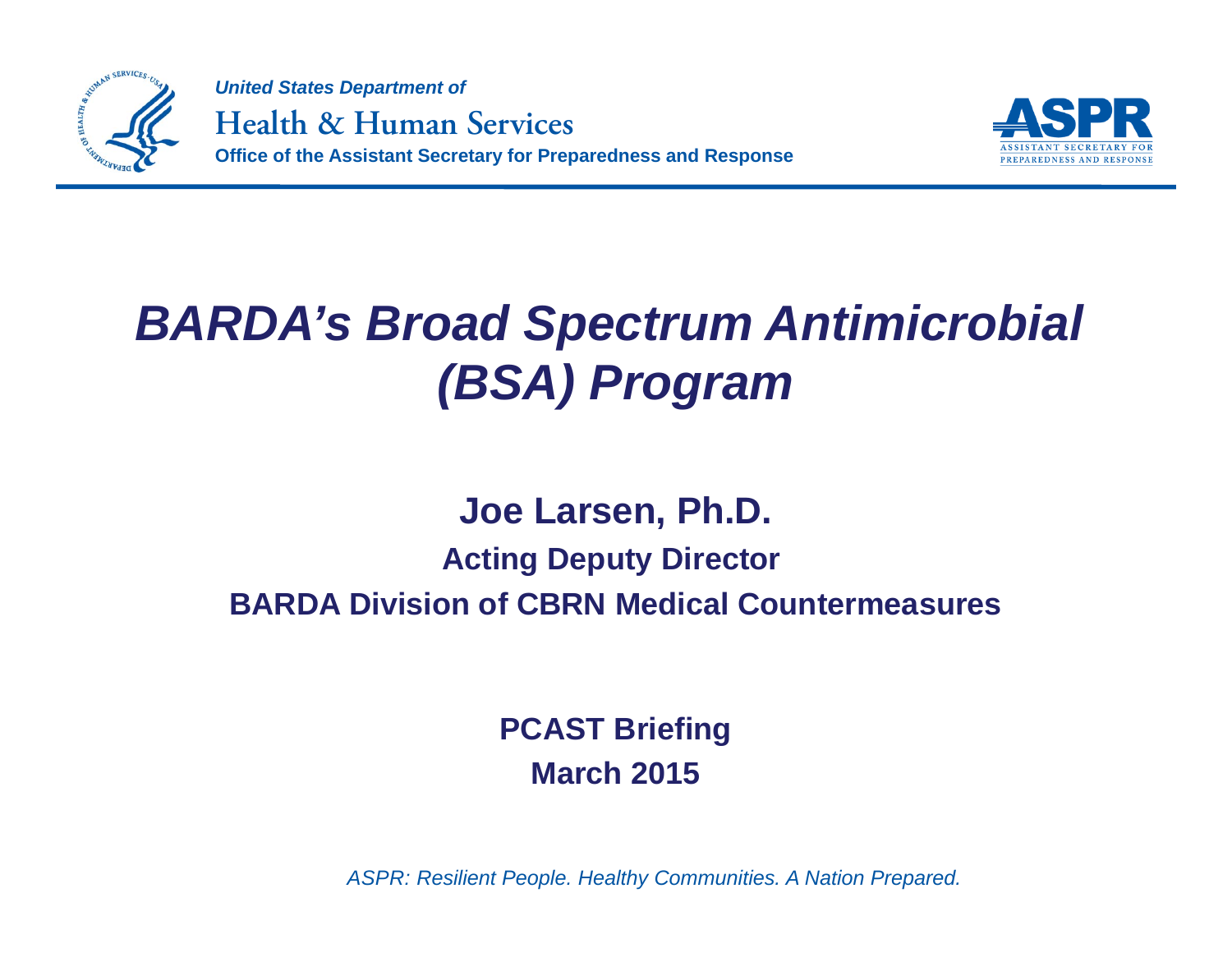



- **Exists to address the medical consequences of biothreats, pandemic influenza and emerging infectious diseases, including antimicrobial resistance.**
- **Works with our federal partners to transition medical countermeasures from early development into advanced development towards ultimate FDA approval.**
- **Has established public-private partnerships with industry; sharing in development costs.**
- **Established a network of core services to assist developers in non-clinical, clinical, manufacturing, and fill/finish activities.**
- **Provides subject mater expertise in all aspects of product development.**
- **Make sure that safe and effective products are available if needed during an incident or public health emergency.**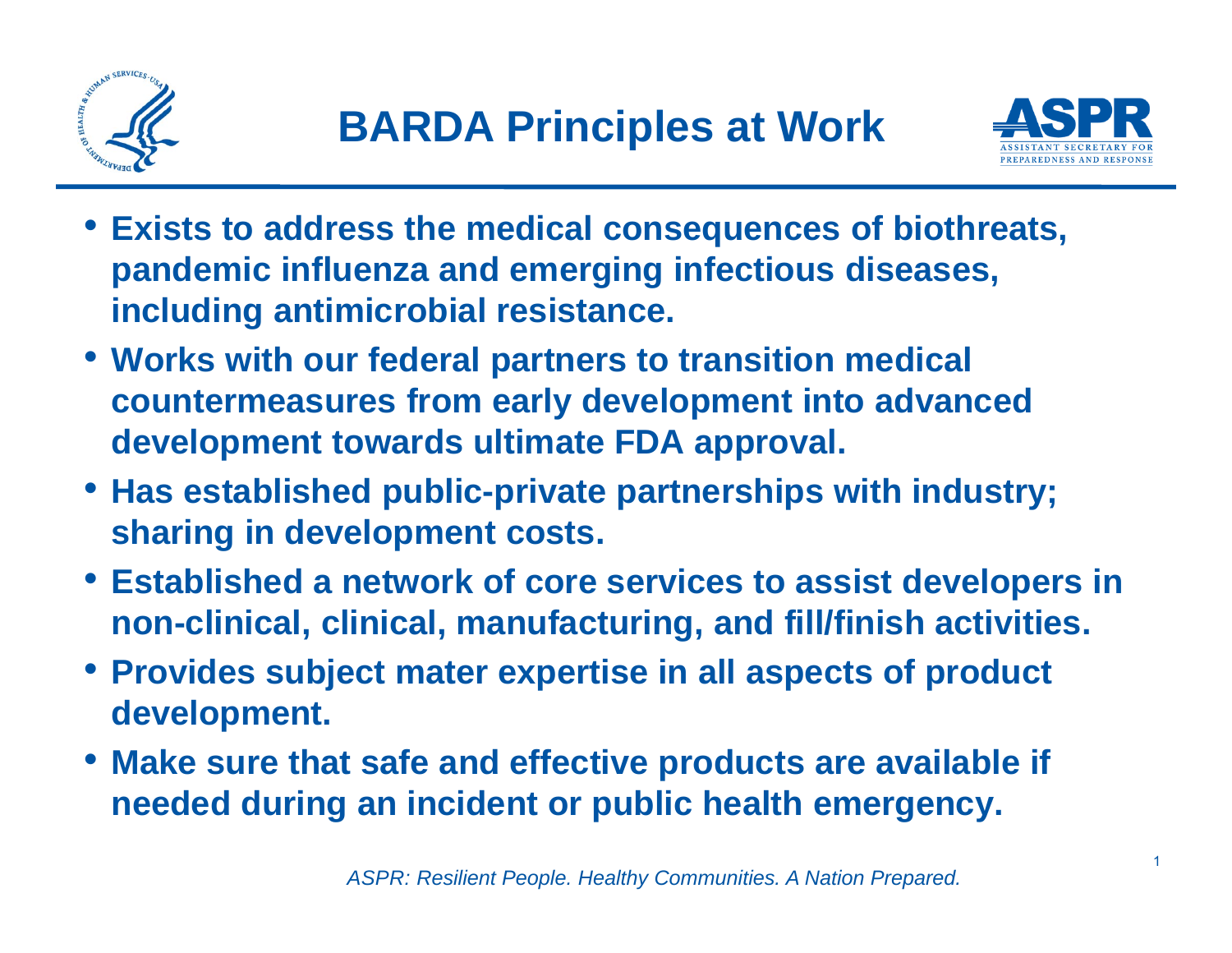



• **More than 150 MCM product candidates in development since 2004 (aggregate)** 



*ASPR:* Resilient People. Healthy Communities. A Nation Prepared.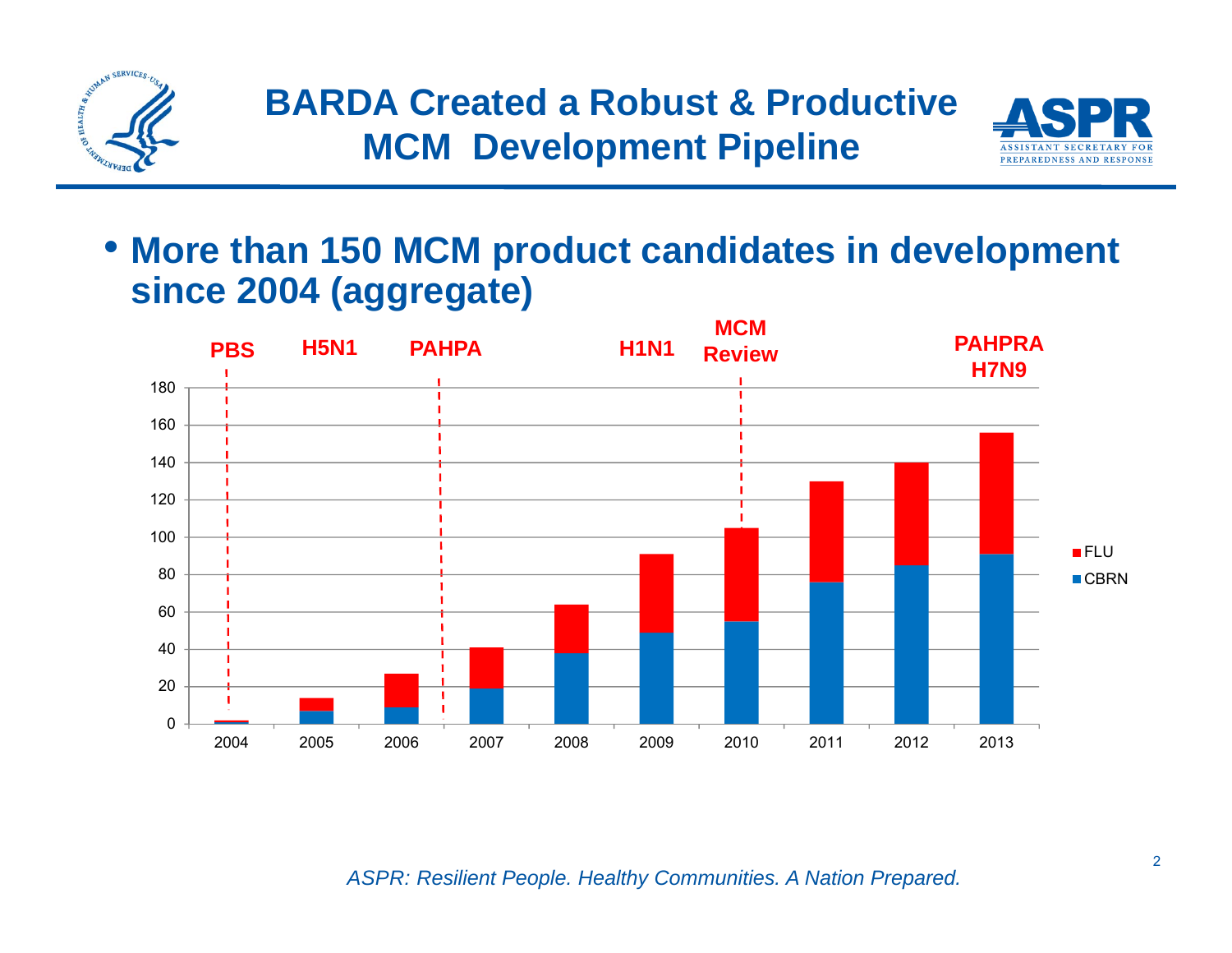

### **BARDA's MCMs Have Been Approved by the FDA**





*ASPR: Resilient People. Healthy Communities. A Nation Prepared.* 

### **Anthrax Antitoxin**





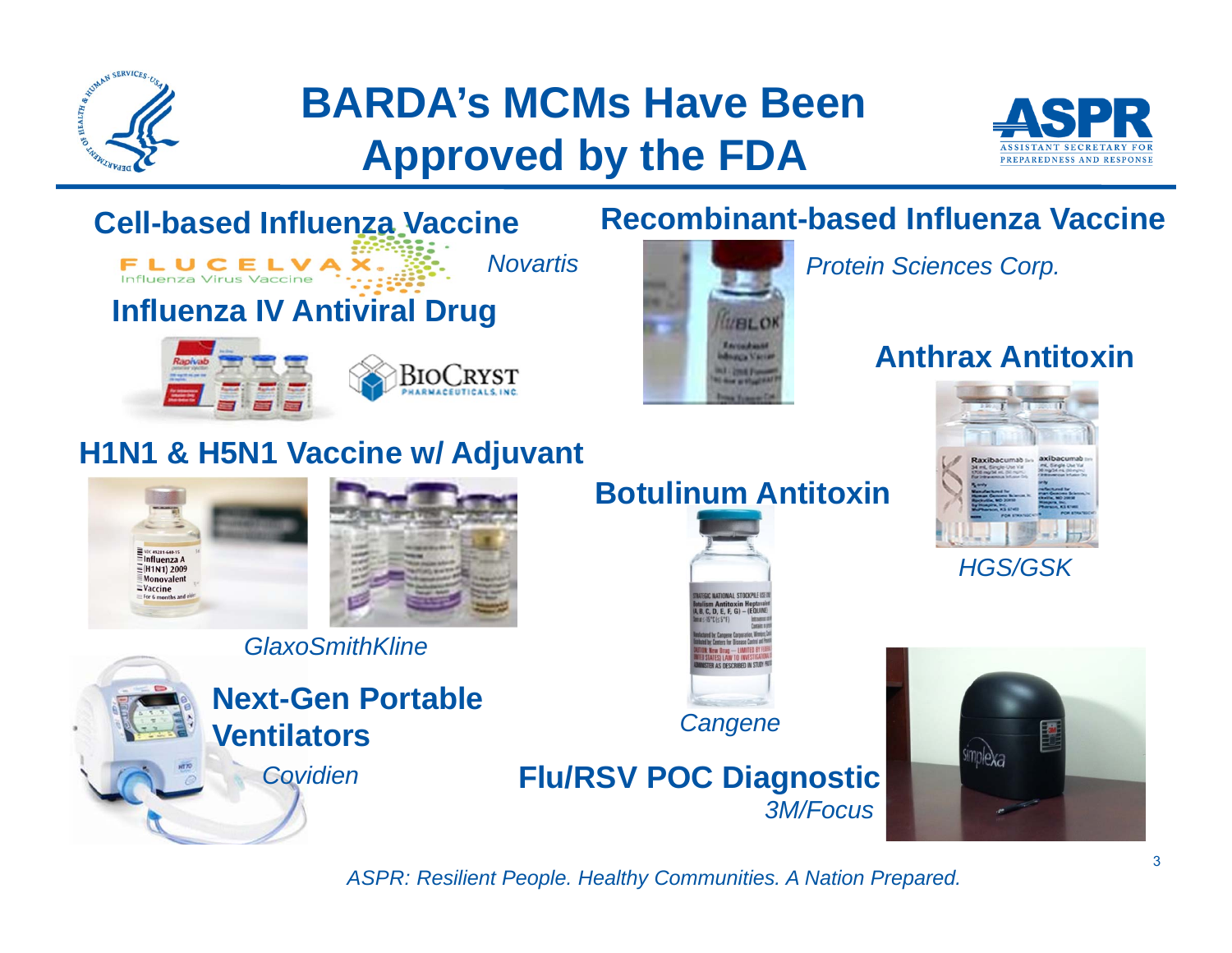

# **The BARDA Model**





- The BARDA model works to address market failures
	- ─ Products FDA approved/cleared for biothreats and pandemic influenza
	- ─ Products stockpiled for emergency use
- This model is being successfully applied to antimicrobial resistance
	- ─ Utilization of novel public:private partnerships to incentivize antibiotic research and development
	- ─ 4 products in Phase III clinical development
	- ─ 2 products have hit endpoints in Phase III trials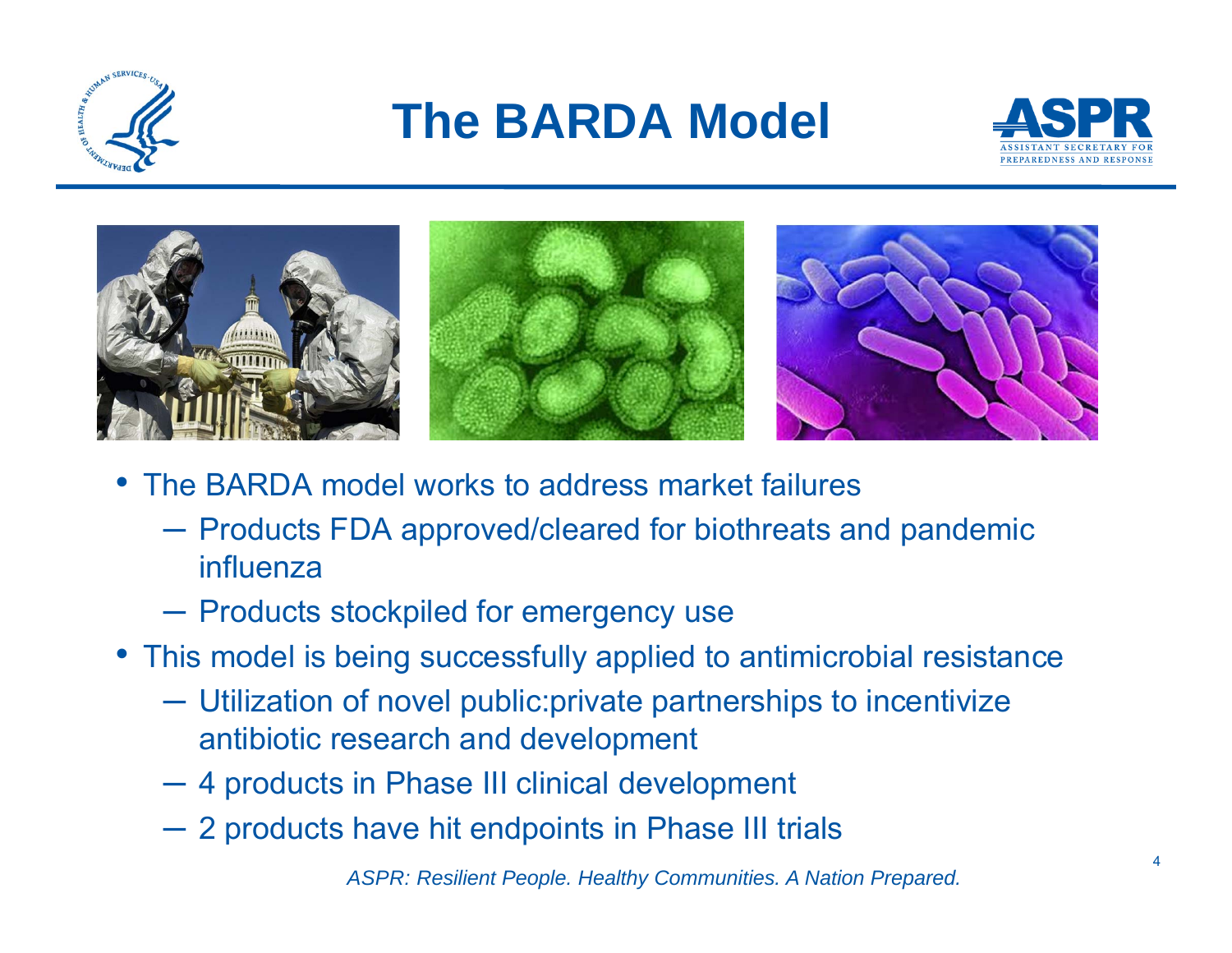



#### **BARDA's BSA Supported Product Pipeline Development Compound Sponsor Preclinical** Phase I Phase II **Phase III** Plazomicin Next-generation aminoglycoside: Broad Spectrum Achaogen (ACHN-490) plague, tularemia and carbapenem resistant Enterobacteriaceae (CRE) Eravacycline A novel fully synthetic tetracycline: Broad Spectrum CUBRC/  $(TP-434)$ plague, tularemia, complicated intra-abdominal and urinary tract infections (cIAI, cUTI) Tetraphase Solithromycin Next-generation fluoroketolide: Broad Spectrum Antibiotics Cempra anthrax, tularemia, gonorrhea and community-acquired bacterial pneumonia (CABP)  $(CEM-101)$ A novel sulfactam: Broad Spectrum BAL30072 **Basilea** MDR Gram negative infections, melioidosis, glanders Carbavance™ Carbapenem/B-lactamase inhibitor: Broad Spectrum (meropenem/ CRE, cUTI, hospital-acquired pneumonia/ventilator-associated pneumonia (HAP)/(VAP), melioidosis. Rempex glanders **RPX7009 Broad Spectrum Antibiotic Portfolio** A portfolio A partnership to fund multiple compounds to combat **GSK** approach antibiotic resistance at various stages of development

Disclaimer: The above projects are supported by BARDA's BSA Program utilizing non-dilutive funding via a contract and/or agreement. The stage of development is approximate as of July 2014 (please refer to the sponsors site for updated information). The table represents the compounds most advanced commercial indication being pursued by the developer.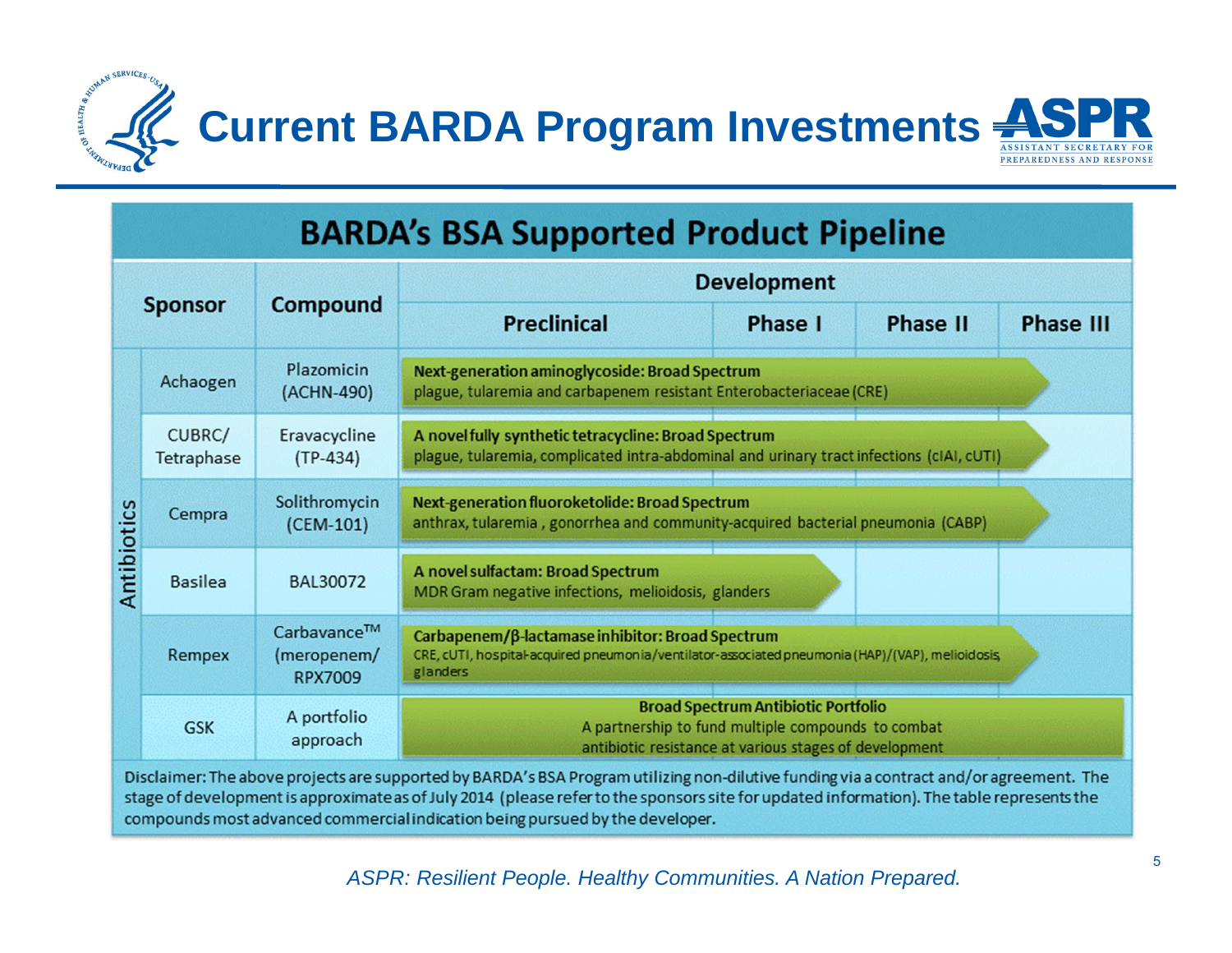

- Established 5 year \$200M public:private partnership in May 2013
- $\bullet$ Utilizes HHS's first use of Other Transactional Authority
- •Supports the development of multiple antibiotic candidates
- Allows for activities and resources to be adjusted fluidly to adapt to technical risk and programmatic priorities
- •Governance is through a BARDA:GSK Joint Oversight Committee
- Partnership model we want to replicate going forward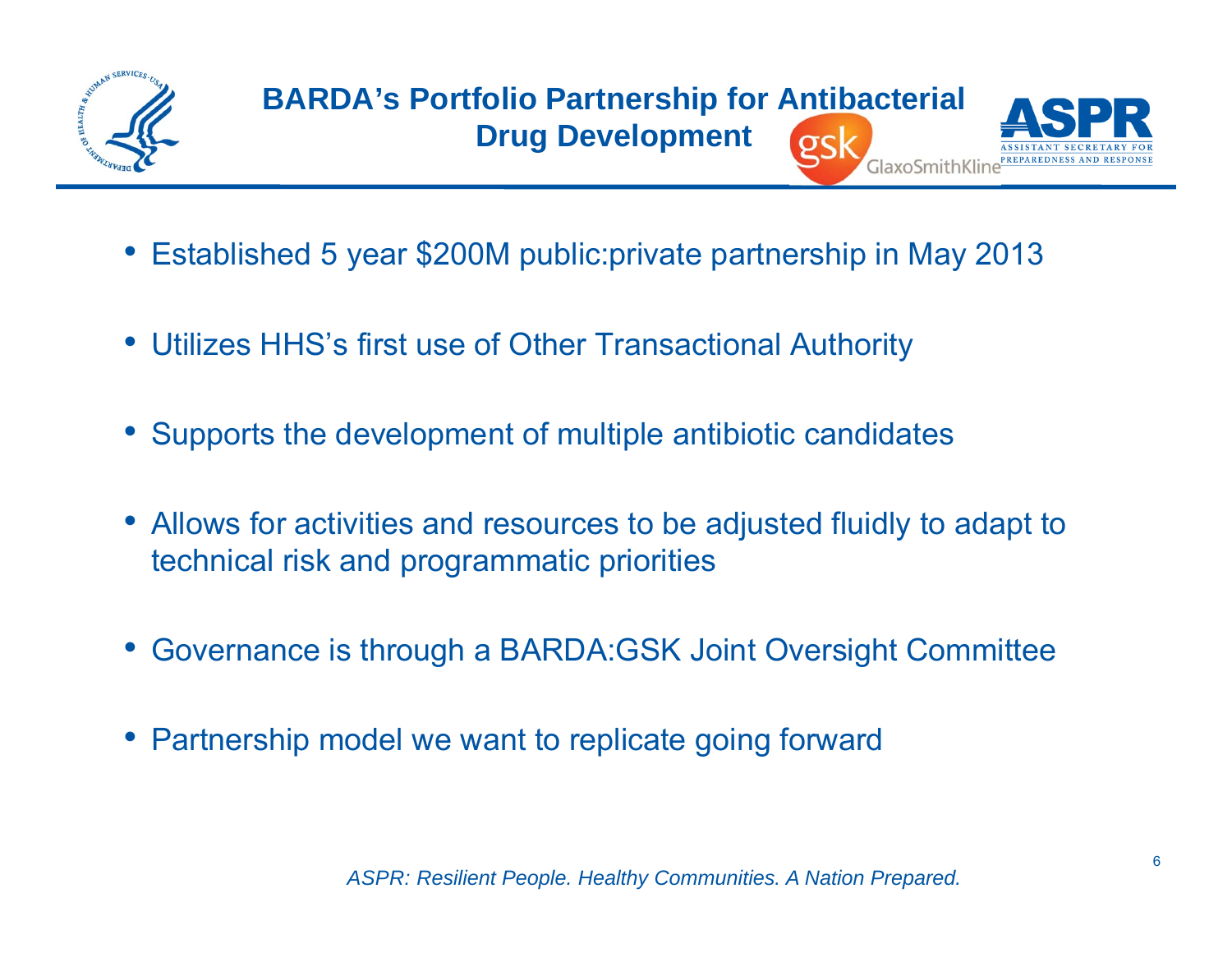



- Current Funding for FY15: \$79M
- Requested Funding in FY16 budget: \$192M
- Additional Funding would support:
	- 2-3 Diagnostics Programs
	- $\mathcal{L}^{\text{max}}_{\text{max}}$  2-3 Additional Partnerships to support development of novel antimicrobial therapies
	- ─ $-$  Emphasis on utilizing Other Transactional Authority as a means to form innovative partnerships with industry